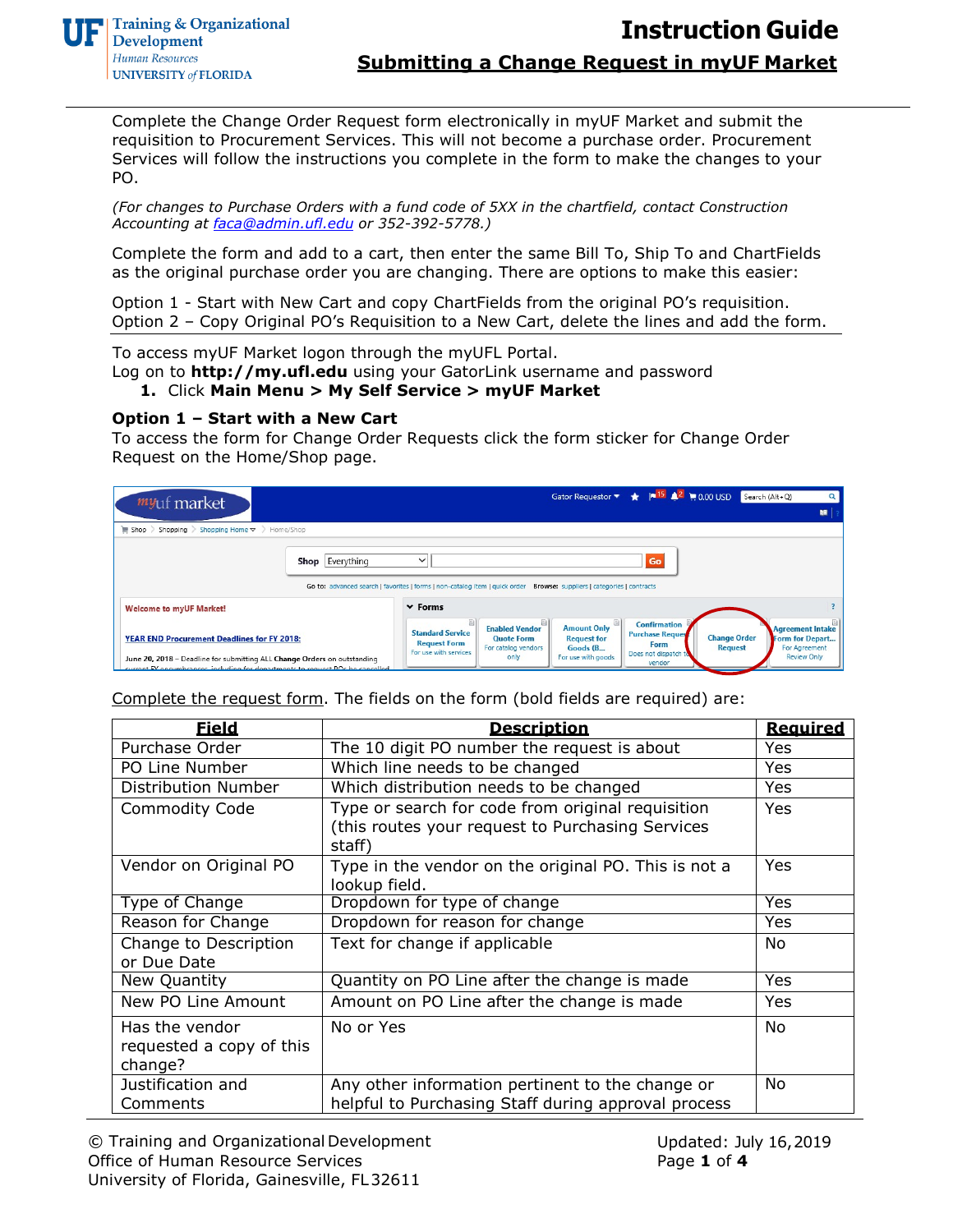

### This is an example of a completed form:

|                                                       |                                 | <b>Supplier Info</b>                                                                                                                                                                                                                                                                   | Ž.             |
|-------------------------------------------------------|---------------------------------|----------------------------------------------------------------------------------------------------------------------------------------------------------------------------------------------------------------------------------------------------------------------------------------|----------------|
| <b>Supplier</b>                                       |                                 | UF Purchasing Change Orders                                                                                                                                                                                                                                                            |                |
|                                                       |                                 | <b>General Info</b>                                                                                                                                                                                                                                                                    | ?              |
|                                                       | will be made on.                | General Info Instructions Describe the changes to be made to the original Purchase Order in the Justification and Comments field. Indicate the original<br>PO number and reason for the request in the appropriate fields. Bold items are required. Include the chartfield your change |                |
| <b>Purchase Order (one</b><br>PO per form)            | 1500546784                      |                                                                                                                                                                                                                                                                                        |                |
| <b>PO Line Number</b>                                 | $\overline{1}$                  |                                                                                                                                                                                                                                                                                        |                |
| <b>Distribution Number</b>                            | $\mathbf{1}$                    |                                                                                                                                                                                                                                                                                        |                |
| <b>Commodity Code</b>                                 | 81000000                        | search                                                                                                                                                                                                                                                                                 |                |
| Vendor on Original PO                                 | AI E. Gator Consulting          |                                                                                                                                                                                                                                                                                        |                |
| <b>Type of Change</b>                                 | <b>Increase \$ Amount</b>       |                                                                                                                                                                                                                                                                                        |                |
| <b>Reason for Change</b>                              | Change in Scope/Needed Quantity | ◡                                                                                                                                                                                                                                                                                      |                |
| Change to Description or<br>Due Date                  |                                 |                                                                                                                                                                                                                                                                                        |                |
| <b>New Quantity</b>                                   |                                 |                                                                                                                                                                                                                                                                                        |                |
| <b>New PO Line Amount</b>                             | 5500.00                         |                                                                                                                                                                                                                                                                                        |                |
| Has the vendor<br>requested a copy of this<br>change? | $\odot$ No<br>$\bigcirc$ Yes    |                                                                                                                                                                                                                                                                                        |                |
| Justification and Comments                            |                                 | Extending scope to include swamp analysis.                                                                                                                                                                                                                                             |                |
|                                                       |                                 |                                                                                                                                                                                                                                                                                        |                |
|                                                       |                                 | 958 characters remaining                                                                                                                                                                                                                                                               | expand   clear |

- 2. After completing the form fields, select from the dropdown menu of Available Actions and click the Go button
	- o **Add and go to Cart**  select if all lines are input and you are ready to finish your request
	- o **Add to Cart and Return**  select if a PO has more than a single line or more than a single distribution. Each time the form is completed and added to the cart creates another line on the request.

| Available Actions: Add and go to Cart                      | $\sim$ | Go | Close |  |
|------------------------------------------------------------|--------|----|-------|--|
| Add and go to Cart                                         |        |    |       |  |
| Add to Cart and Return<br>Add to Cart<br>Add to Draft Cart |        |    |       |  |
| <b>Add To Favorites</b><br>Add to new Cart                 |        |    |       |  |

### In the Requisition:

1. Click the **Proceed to Checkout** button and enter Ship To and Bill To or both may default from the requestor's (your) profile.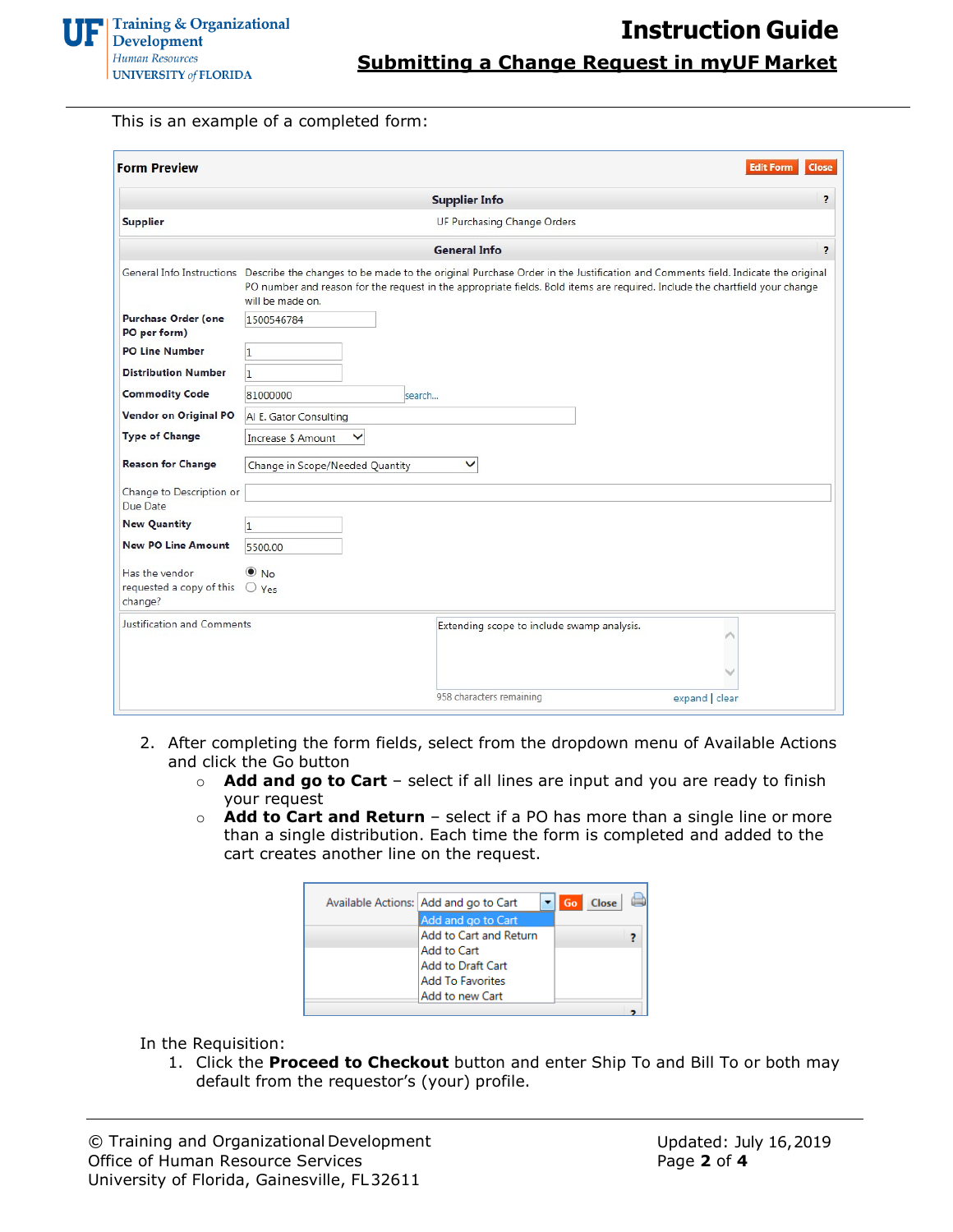

- 2. Complete the ChartField affected by the change. This should be what was on the original PO line referred to in the form fields. The Dept ID here will select Financial Approver rules. Once all required fields on the request click Place Order to submit.
- 3. You may open a new window to open the original PO, and copy and paste the ChartFields. To open a new window, click on File > New Window. There you may search for your PO, and copy and paste the ChartFields into your current cart.
- 4. The supplier on the requisition will show as UF Purchasing Change Orders.

Workflow for Change Requests include combination edit validation, financial approval based on Dept ID, Buyer Sourcing, and a final step called Document Submission which holds requests until the processing is completed in myUFL. The Change Request form does not encumber funds or budget check ChartFields. Any questions/comments will be communicated to the requestor via the Comments tab.

| bequisition                                                                                           | PR Approvals Comments Attachments History                                          |                                                                                  |                                                                 |                                                                               |                                                   |
|-------------------------------------------------------------------------------------------------------|------------------------------------------------------------------------------------|----------------------------------------------------------------------------------|-----------------------------------------------------------------|-------------------------------------------------------------------------------|---------------------------------------------------|
| Submitted<br>Gator Requestor<br>On behalf of:<br>Karen Frank Purchasing Services<br>2/26/2015 8:43 AM | <b>Combo Edit Validation</b><br>Completed V<br>$\checkmark$ System<br><b>STOLE</b> | <b>Financial Approval</b><br>Approved v<br>Gator Approver<br><b>CARD COMPANY</b> | <b>Buyer Sourcing</b><br>Approved V<br>$\checkmark$ Gator Buyer | <b>Document Submission</b><br>Approved V<br>Gator System<br>a based on Holden | Completed<br>3/2/2015 3:15 PM<br>정신화 연주 사이 사이를 살았 |

# **Option 2 – Copy Original PO's Requisition to a New Cart**

You may also copy the original PO's requisition to a new cart to keep the Ship To, Bill To and Chartfields. You must remove ALL the items in the new cart.

- Just click the **Select All** checkbox on the right
- Then click on **Remove Selected Items**



Click on **Continue Shopping** to find and complete the Change Request form and add it to the requisition. From there, give it a meaningful name so you can find it again, and assign the cart or place the order.